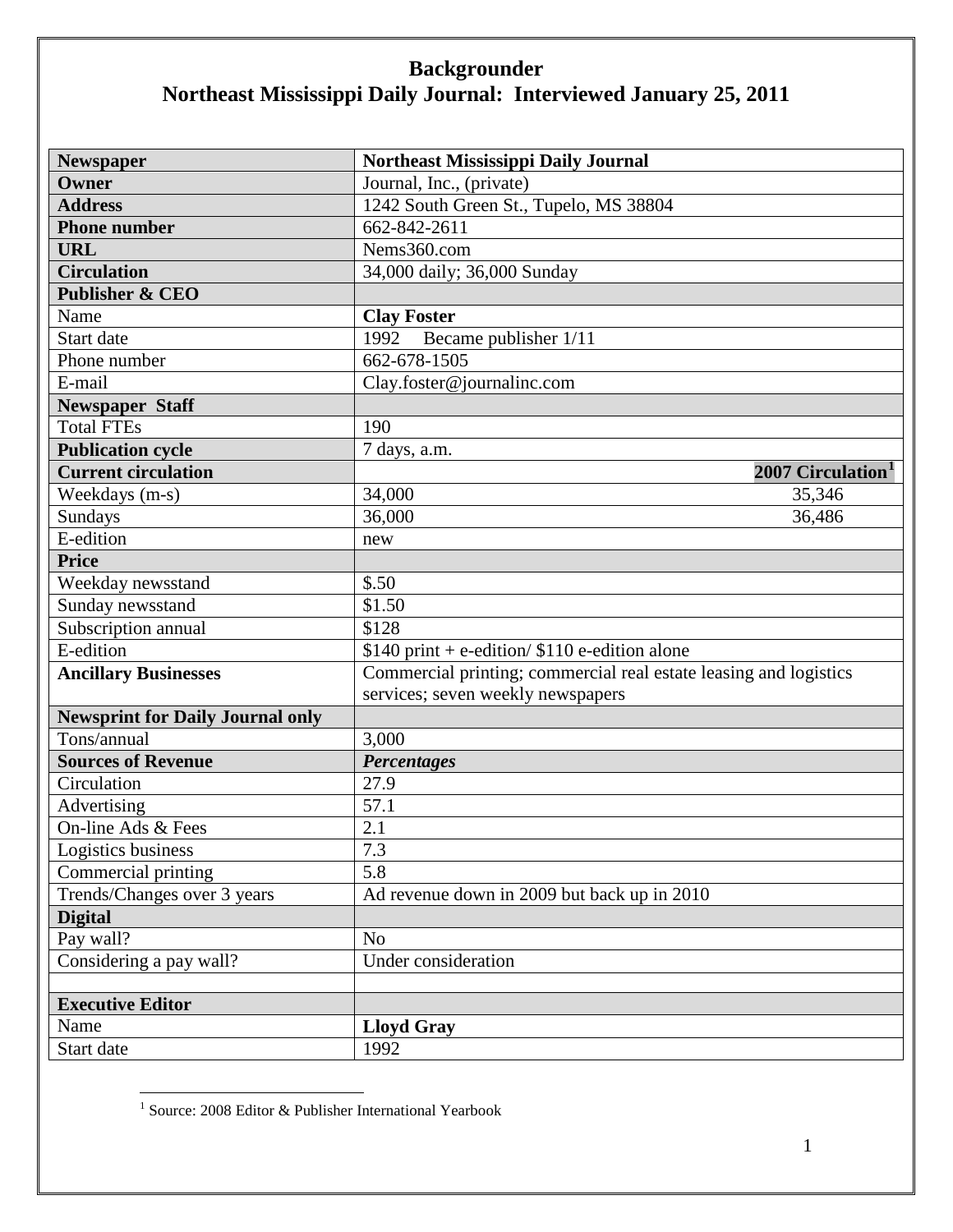| Phone number                                                            | 662-678-1579                                                        |
|-------------------------------------------------------------------------|---------------------------------------------------------------------|
| E-mail                                                                  | Lloyd.gray@journalinc.com                                           |
| <b>News Staff</b>                                                       |                                                                     |
| <b>Total FTE</b>                                                        | 37                                                                  |
| Reporters                                                               | 14                                                                  |
| Editors                                                                 | 6                                                                   |
| Photo                                                                   | 3; 1 chief photographer; 2 phototgraphers                           |
| <b>Editorial Page editor</b>                                            | 1                                                                   |
| <b>Bureaus</b>                                                          | (3): State Capital (Jackson, Miss.); Oxford, Miss.; Corinth, Miss.  |
| Coverage                                                                | More than 50% of their time                                         |
| Local government                                                        | Yes                                                                 |
| Yes                                                                     | Yes                                                                 |
| Public safety                                                           | Yes                                                                 |
| County government                                                       | Yes                                                                 |
| <b>School Board</b>                                                     | Yes                                                                 |
| Business & Agriculture                                                  | $\overline{2}$                                                      |
| <b>Sports</b>                                                           | 7: 1 editor; 4 writers; 2 design/copy editors                       |
| Entertainment & arts                                                    | Yes                                                                 |
| Environment                                                             | Not designated                                                      |
| Health care                                                             |                                                                     |
| Religion                                                                | $\mathbf{1}$                                                        |
| <b>Interactive Director</b>                                             |                                                                     |
|                                                                         |                                                                     |
| Name                                                                    | <b>Michael Duran</b>                                                |
| Start date                                                              | 2009                                                                |
| Phone                                                                   | 662-678-1548                                                        |
| E-Mail                                                                  | Michael.duran@journalinc.com                                        |
|                                                                         |                                                                     |
| <b>Digital Staff</b><br>Size                                            | (3) Director; Web Designer; Online editor                           |
| Sufficient?                                                             |                                                                     |
|                                                                         | We could use an additional interactive desinder/content person      |
| <b>Reporting/Photo staff</b><br>Does reporting staff feed materials for | Yes (Some are more comfortable than others)                         |
| digital media                                                           |                                                                     |
| Should they?                                                            | Definitely                                                          |
| <b>Capabilities</b>                                                     |                                                                     |
| Web platform software?                                                  |                                                                     |
| Content management system: software?                                    | Matchbin system                                                     |
| Does your organization                                                  | Yes                                                                 |
| write code?                                                             |                                                                     |
| Number of coders?                                                       | (1)                                                                 |
| <b>Flexibility &amp; response time</b>                                  |                                                                     |
| Can you change web platform – coding,                                   | CMS is limited, everything must plug into it.                       |
| architecture, software -- at least once a                               |                                                                     |
| month? Do you?<br>Can you add new functionality promptly                | Sometimes but not always. We build a lot of in-house "work-arounds" |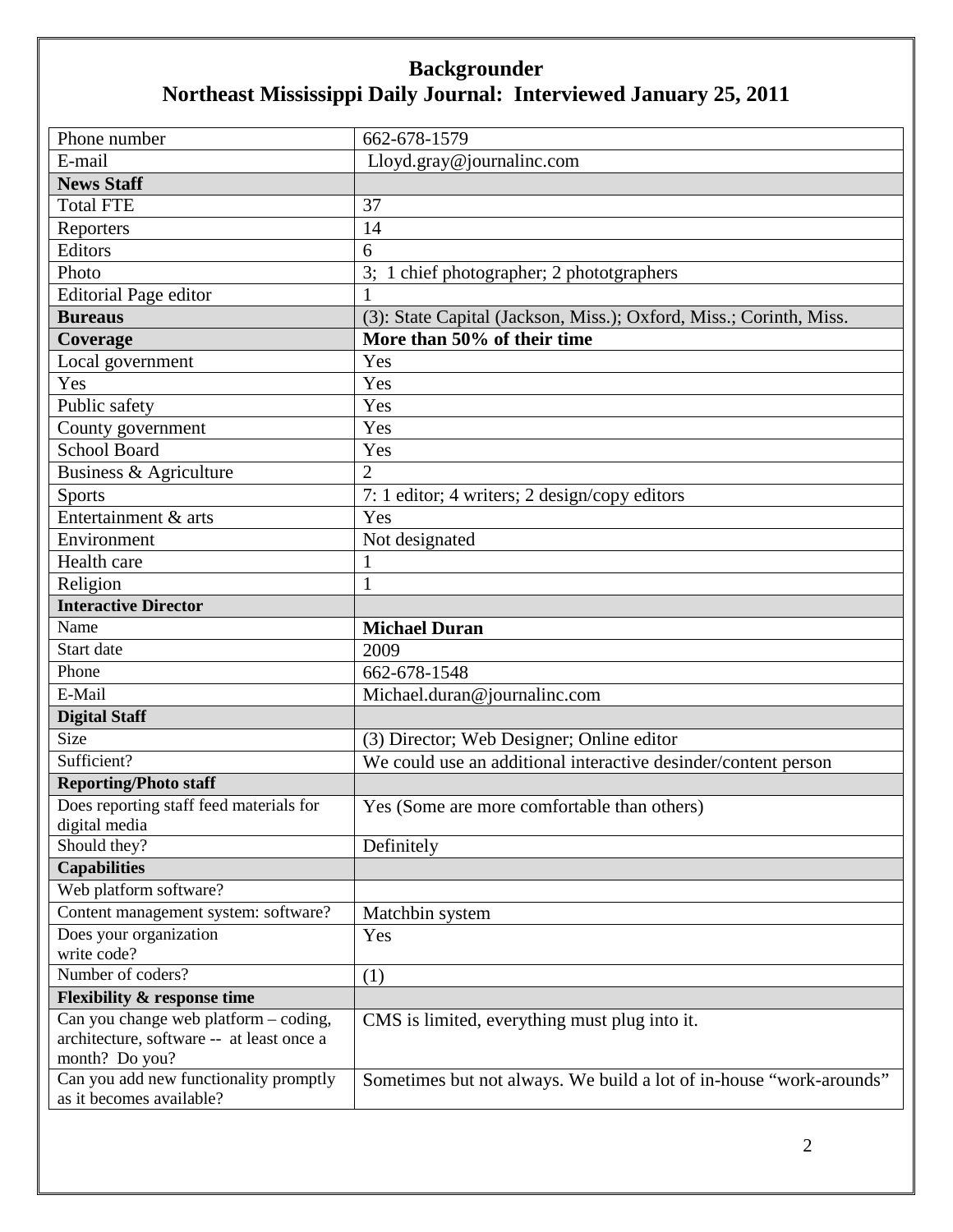| <b>Digital Tools</b>                                                   |                                                               |
|------------------------------------------------------------------------|---------------------------------------------------------------|
| Crowd sourcing?                                                        | N <sub>o</sub>                                                |
| Data visualization?                                                    | Yes - AP election results                                     |
| Investigative reporting?                                               | N <sub>o</sub>                                                |
| Documentary video?                                                     | Some; limited                                                 |
| Any other kinds of digital tools are being                             | NEMISSPrep.com; local video                                   |
| used?                                                                  |                                                               |
| <b>Social Media</b>                                                    |                                                               |
| What is the overall organizational                                     | Facebook -- "Hottest local" "Hottest from across the web"     |
| commitment to collecting, creating,<br>shaping and delivering all your | Twitter                                                       |
| news/information products through these                                |                                                               |
| digital channels?                                                      |                                                               |
| To what extent is your newspaper                                       |                                                               |
| connected to people through social                                     |                                                               |
| media?                                                                 |                                                               |
| <b>Advertising</b>                                                     |                                                               |
| Is your advertising staff is able to                                   | Yes                                                           |
| provide competitive digital services to                                |                                                               |
| merchants?<br>Do you use "real time" ads?                              |                                                               |
| Does your advertising department sell                                  | Mostly "advice" to customers as needed.                       |
| "digital services", such as helping                                    |                                                               |
| merchants with website production?                                     |                                                               |
| Does your ad department sell electronic                                | "Hot Deals" – using Matchbin system.                          |
| coupons or other modern digital                                        |                                                               |
| products?                                                              |                                                               |
| <b>Assessment</b>                                                      |                                                               |
| How do you assess your digital                                         |                                                               |
| news/information products?                                             |                                                               |
| Page-views?<br>Monthly uniques?                                        | $NEMS360.com - 2.1M/Month$<br>NEMS360.com - 180K/month        |
| Revenue?                                                               |                                                               |
|                                                                        |                                                               |
| What other metrics do you use?<br>Do you assess news content?          | "Duration on site" – average 3.5 minutes                      |
| Number of sources?                                                     |                                                               |
| Writing or visual journalism impact?                                   |                                                               |
| Other?                                                                 | Track most "e-mailed"; daily assessment of trending on topics |
| <b>Editing</b>                                                         |                                                               |
| Are there different procedures (layers of                              | N <sub>o</sub>                                                |
| editing) for web vs. print products?                                   |                                                               |
| Do you use AP Style in your digital                                    | As much as possible                                           |
| products?                                                              |                                                               |
| <b>Revenue</b>                                                         |                                                               |
| Do you charge for any digital news                                     | Yes                                                           |
| products?                                                              |                                                               |
| Which products and how much?                                           | E-edition; started December 2010                              |